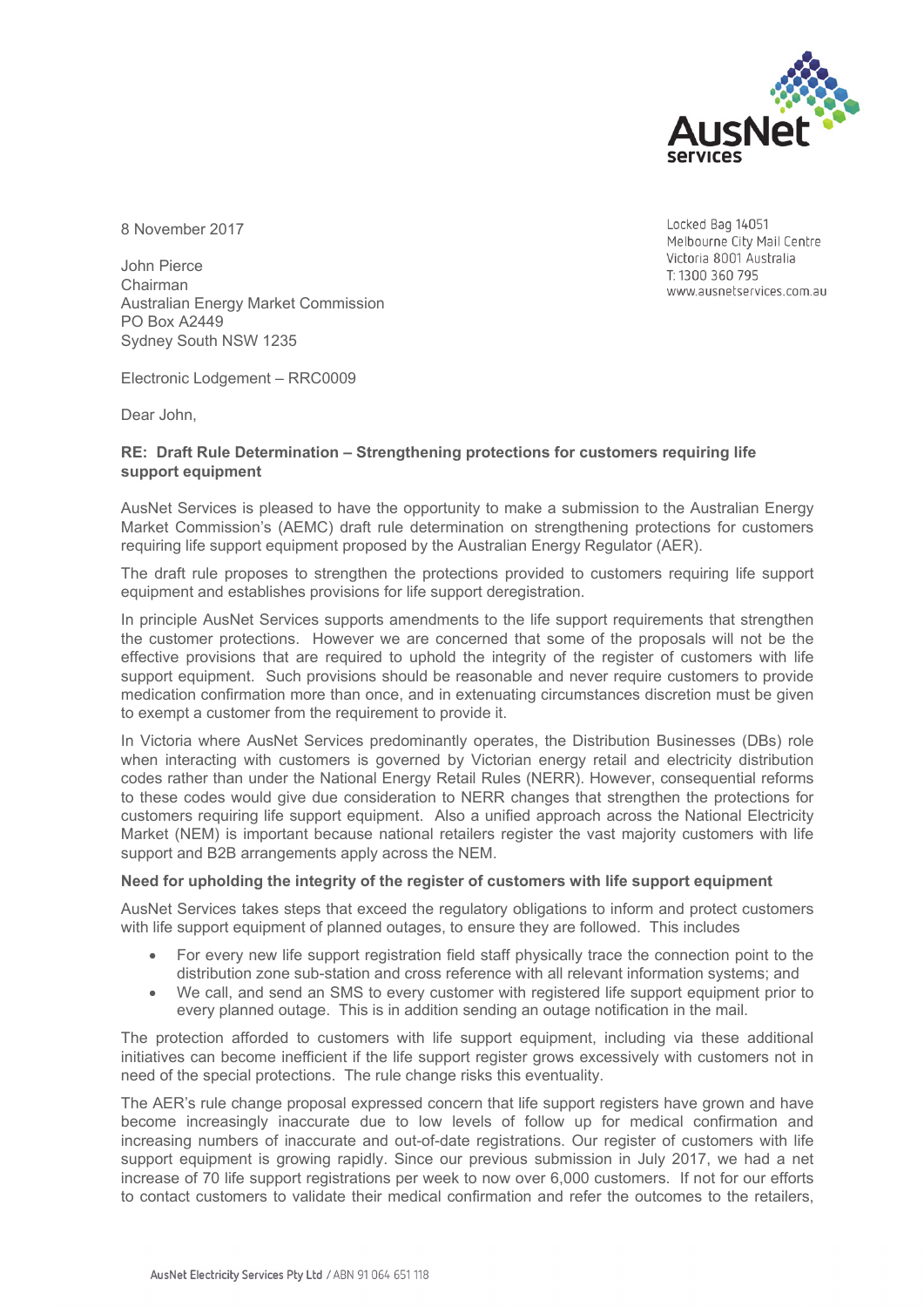

this list would be growing at an additional 30 per week. Maintaining this pro-active level of verification is resource intensive and should not be necessary.

The draft rule determination suggested there is no issue. Our figures suggest there might be. The AEMC is in a better position to assess this across the regions of the NEM. It is difficult to tell what is the driving the increasing registrations levels. This should be investigated to better understand the causes. The process ultimately should ensure that only legitimately confirmed customers with life support equipment are eligible.

We are also aware of many cases where customers receive multiple calls from us related to out-of-date life support registrations, where the life support contact has deceased and the retailer has not removed their life support registration. Our business endeavours to call every customer registered with life support when a planned outage is expected to impact supply at their premise. It is stressful for customers to receive such calls related to out-of-date life support registrations, where the life support contact has deceased and the retailer has not removed their life support registration, even after receiving multiple requests to do so.

## **Empowering and mandating registered participants to update the register of customers with life support**

AusNet Services supports the intent of amendments in the draft rule that allow registered participants to remove life support registration where informed it is no longer required. Rule clauses 125(9)(b) and 125(10)(b) require the retailer and distributor to confirm this again with the customer registered with life support equipment. Further, Rule clauses  $125(11)(a)$  and  $125(12)(a)$  also require the retailer and distributor to confirm with the customer registered with life support equipment. These repetitive verification requirements are unnecessary, and are inappropriate for the following reasons:

- Customers, who are most likely grieving, would feel harassed by receiving further verification requests from both the distributor and retailer; and
- The inability for either the distributor or retailer to further verify the removal of life registration would make the process ineffective.

Once a registered participant has received a request from a customer registered with life support equipment to remove their registration, and verified the request was made by the registered customer, then the registered participant should be empowered and required to update the register of customers with life support.

Obligations that empower and mandate registered participants to update the register of customers with life support are an essential element of the regulatory framework for life support customers. We recommend amendments to Rule clauses 125(9)(b) and 125(10)(b) replace the requirements to "verify the advice with the customer" with a requirement to verify the request was made by the customer registered with life support equipment.

In respect to Rule clauses 125(11)(a) and 125(12)(a) the only value in having the other relevant registered participant verifying advice is to avoid the unlikely risk of a de-registration based on old customer details. For this reason we recommend amending Rule clauses 125(11)(a) and 125(12)(a) replace the requirements to "verify the advice with the customer" with a requirement to verify the advice received from the retailer or distributor was received in relation to the correct customer

## **Balancing obligations on registered participants with a mutual responsibility on customers**

We re-iterate our previous submission's position that there is a need to balance obligations on registered participants with a mutual responsibility on customers registered with life support equipment to provide medical confirmation or other evidence otherwise substantiating their need for life support equipment.